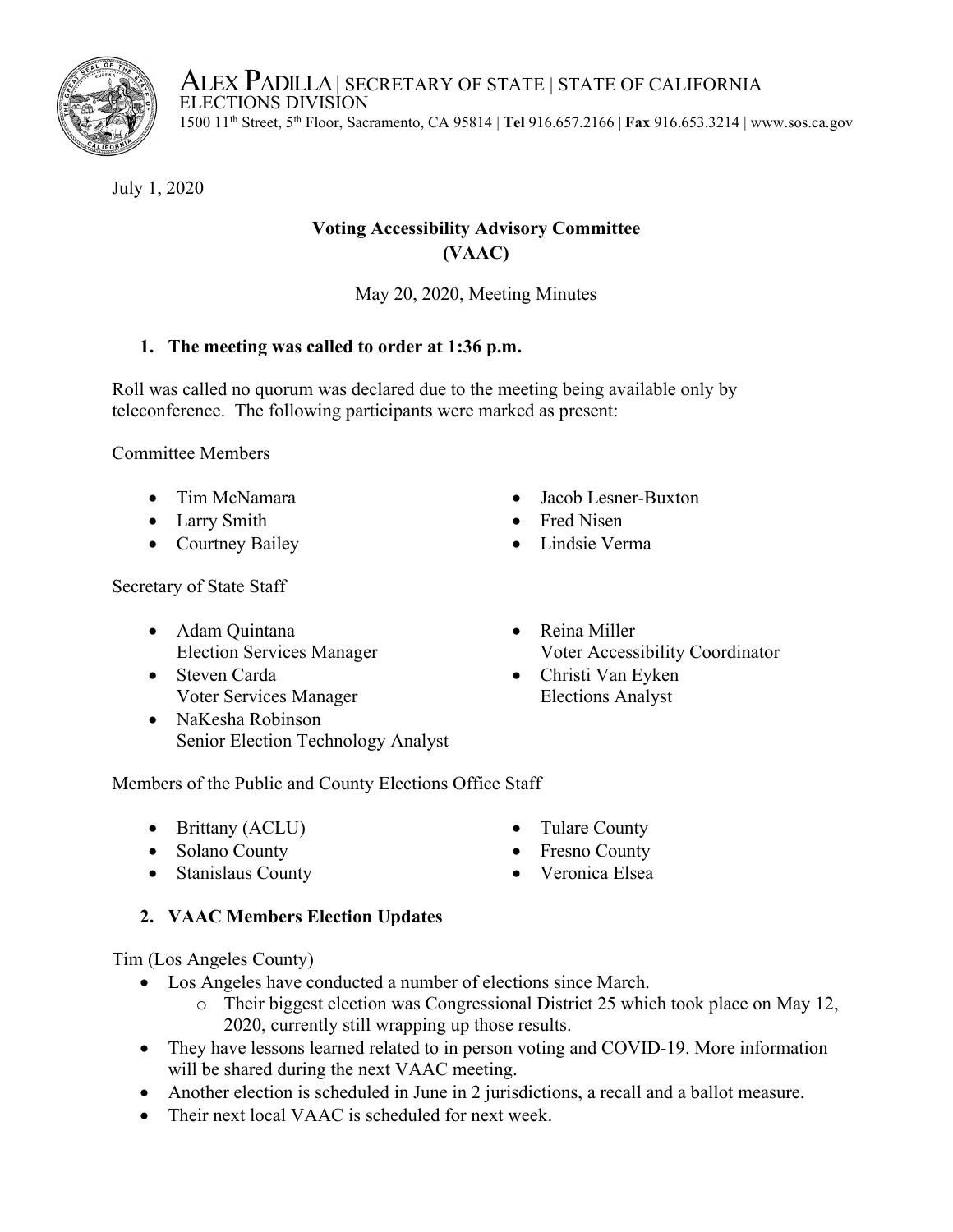Larry (Riverside County)

- Had several elections since March, their last one was on May 12, 2020 for a special vacancy.
	- $\circ$  Riverside did all vote by mail for the May 12<sup>th</sup> election.
	- o During the May election they had 5 in person centers and 8 drop box locations.
	- o More in-depth information will be provided to the Secretary of State's Office.
- They are waiting for mandates from the Governor and the Secretary of State in order to plan for November.

Courtney (Sacramento County)

- Update on American Sign Language (ASL):
	- o The Green Party of California has completed their Statement of Purpose in ASL and is posted on their website.
	- o The Republican Party is currently working on their Statement of Purpose video.
	- o Other parties have not yet responded.
	- o Several parties have linked to signvote.org which is a nonpartisan access point for voters who are deaf and hard of hearing.
- They have met with the California Council of the Blind:
	- o They learned that they need to improve their vote-by-mail envelope instructions.
	- o Sacramento county is currently working on restructuring the envelope with more clear instructions.

Gail (Santa Cruz County)

• Planning on how to improve their RAVBM outreach. Will be working closely with her local VAAC members to improve awareness of RAVBM.

Jacob

• No updates.

### Fred

- There was a fair amount of emergency sample ballots.
- Overall a good primary election.

# Lindsie

• No updates.

# **3. Secretary of State Updates**

# **OVSTA**

# NaKesha Robinson

- Currently, there are two voting systems in the queue:
	- o Los Angeles County VSAP 2.1, which is an update to the current 2.0 version
	- o Dominion Democracy 5.10 modification.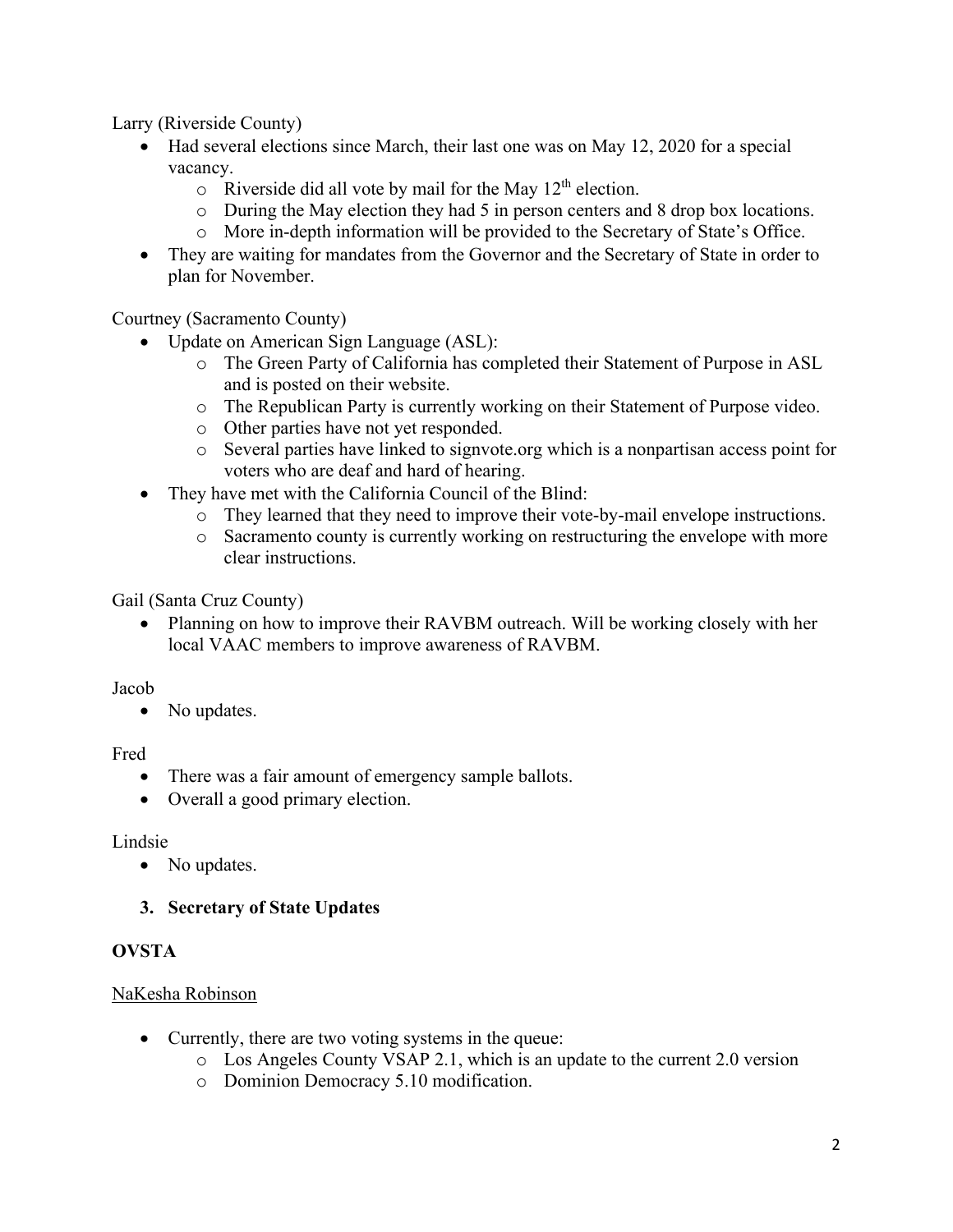- The SOS usually has volunteers participate in testing but due to COVID that is not available at this time.
- There will be testing available for RAVBM mid-summer. Reina will be sending out an invitation.

# **National Voter Registration Act (NVRA) ASL Videos**

### Adam Quintana

- NVRA also known as the Motor Voter Act, plays an important role in elections.
- The SOS is currently working updating all training materials and translating the materials into the 9 Voter Registration Act (VRA) languages. This information will be found on the SOS NVRA webpage.
- The SOS is also filming an ASL video for this training materials.
	- o Reina to share the link on where to find this information once posted on the SOS webpage.
- The goal of SOS is to conduct training to all agencies who are part of NVRA but due to COVID-19, the training may need to happen remotely.

# **4. November 2020 Preparations Update**

# Fred Nisen

- What are counties plans for the November 2020 Election after the Governor's Executive Order/Legislation in regard to accessibility?
	- o This item will be moved to the next VAAC meeting. Counties are not due to respond until May  $30<sup>th</sup>$ .

# **5. Remote Accessible Vote by Mail (RAVBM) Usage in March**

- Do we have numbers for RAVBM usage?
	- o NaKesha responded: Counties are still submitting their numbers. As of today, there were 415 users based on approximately 10 counties. An update will be given during the next meeting.
- Gail shared that Santa Cruz had very few due to not having RAVBM up and running but are working to increase participation in November.
- Numbers have increased since the 2018 election.
- November being all vote by mail will allow RAVBM users to use the envelope included with their ballot.
	- o This will assist since many RAVBM users use their own envelopes which therefore requires them to pay for postage.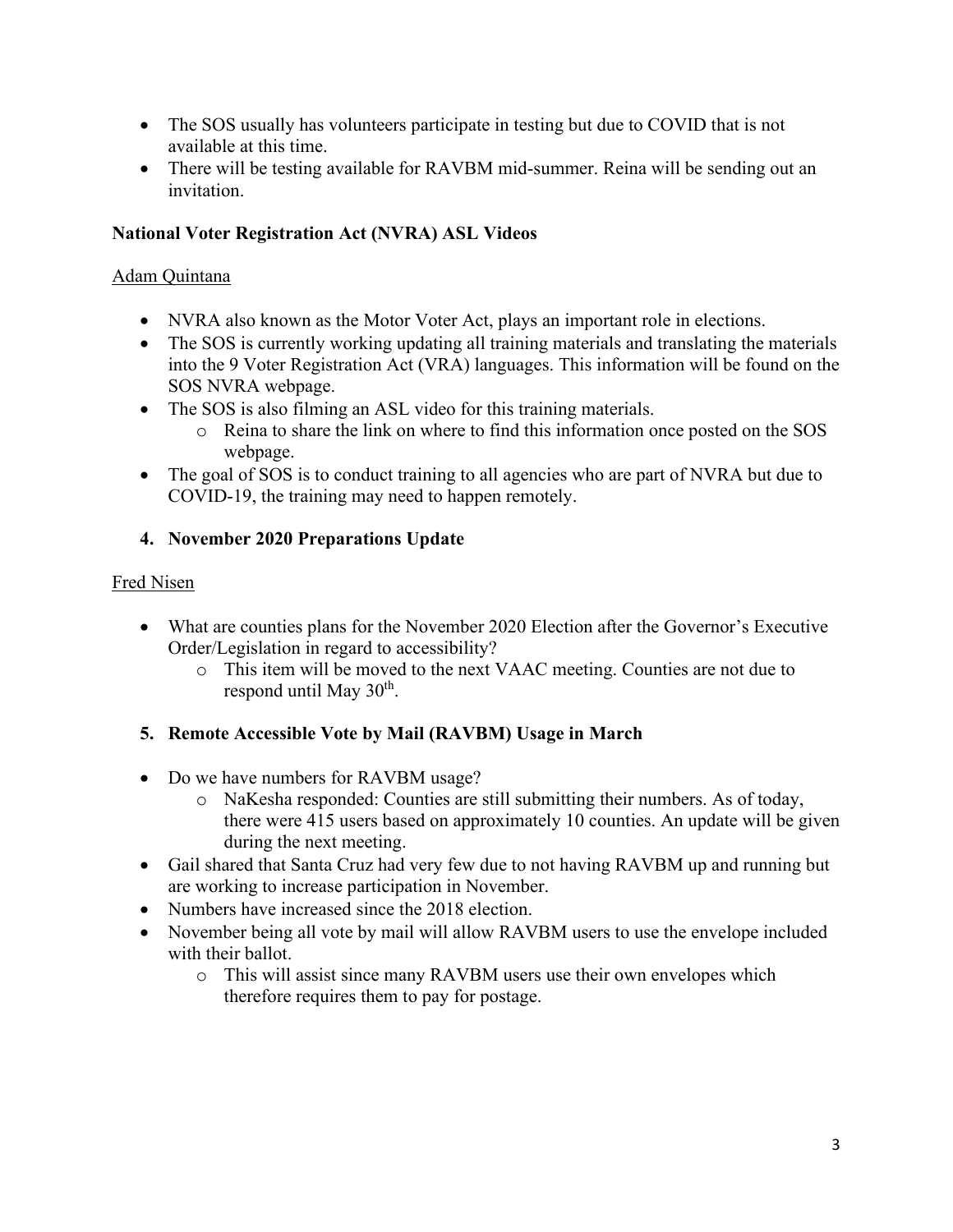# **6. County Elections Offices' Websites About RAVBM**

### Fred Nisen

- Found that many county election websites are not accessible, and information is unclear.
	- o Difficult to differentiate between military and overseas voters and voters with disabilities.
- Would like website to improve for the upcoming November election.
	- o Gail commented that in Santa Cruz's County website they have two different webpages.
		- One is [Accessible Voting at Home](https://www.votescount.us/MainMenu/VotingOptions/AccessibleVotingatHome.aspx) which explains the RAVBM process
		- The other is under Military or Overseas they refer to RAVBM as [Remote](https://www.votescount.us/MainMenu/VotingOptions/AccessibleVotingUOCAVA.aspx)  [Voting in the Military or Overseas.](https://www.votescount.us/MainMenu/VotingOptions/AccessibleVotingUOCAVA.aspx)
		- This makes it clearer since they have different rules for submitting.
		- Santa Cruz is welcoming any feedback for their website.
	- o Larry commented that Riverside has a [link](https://www.voteinfo.net/) that they worked with their local VAAC and is also open to feedback.
	- o Tim is also open to feedback for their Los Angeles RAVBM [website.](https://lavote.net/home/voting-elections/voting-options/vote-by-mail/ravbm)
	- o Gail commented that some counties require a form to be completed versus other counties which allow calling in to request. They may be transitioning to a form for November.

# **7. Public Comments and Future Agenda Items**

### Future Agenda Items

- November 2020 Preparations Continued
- Tour of County RAVBM Websites
- 3 Issues Elections Should Keep in Mind Related to Accessibility and COVID

### Public Comments

Veronica

- Wants to remind counties that the blind community is having trouble with RAVBM and the county websites.
	- o Issues such as having extra windows opened at a time with two ballots or printing extra pages.
	- o Many do not have assistance when using the webpage.
	- o Counties should keep in mind the ancillary stuff when updating their webpage.
- Will the voting machines being tested in the summer be available in November?
	- o NaKesha answered yes and emphasized the importance of having volunteers test out the system and provide their honest feedback.
- Has compiled a long list of things that the blind community is facing with respect to social distancing.
	- o Things such as putting circles and arrows on the floor are an issue since they are unable to see where they are.